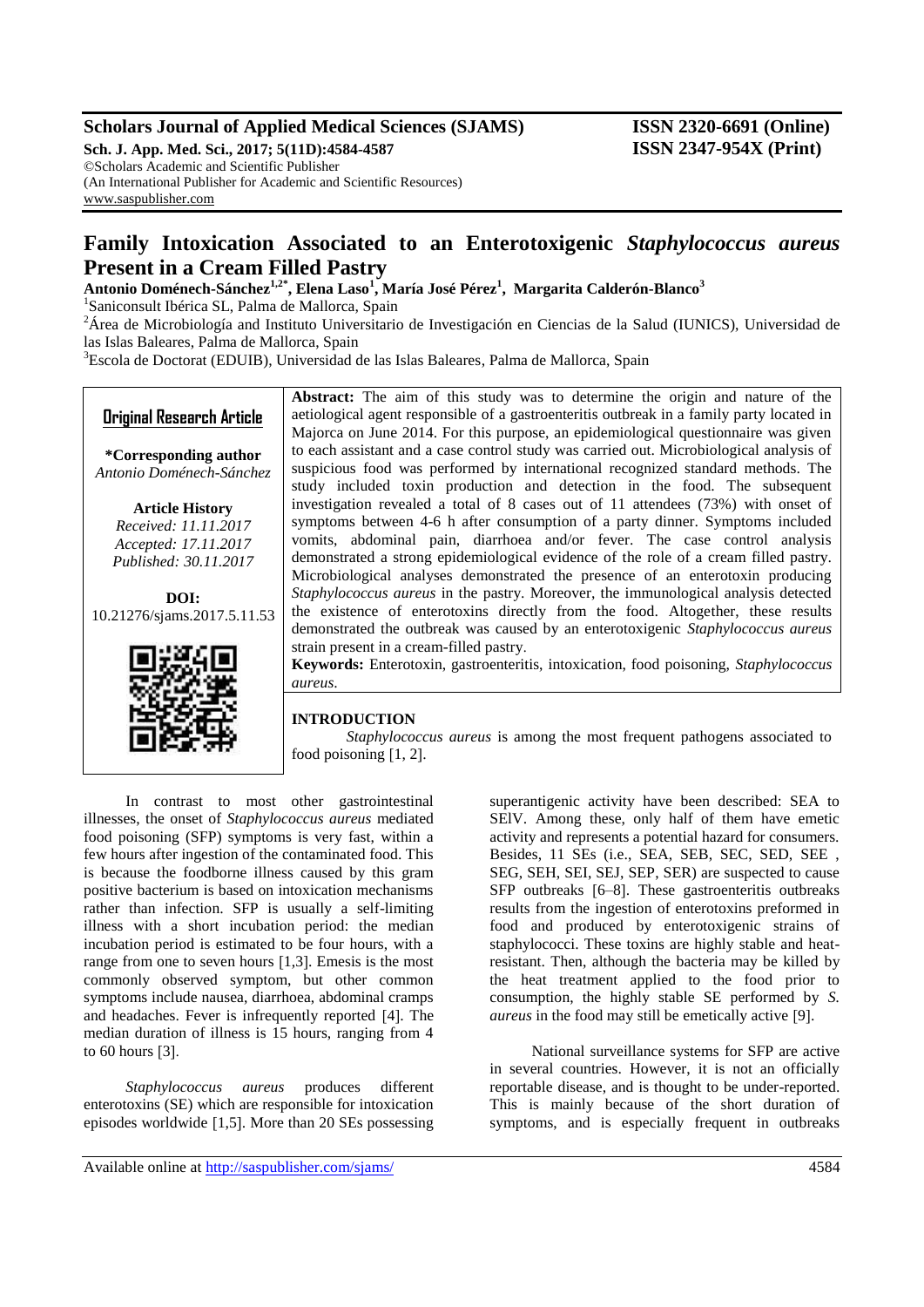occurring at home. Different estimations indicates less than 10% of SFP patients visit a hospital [1,4]. Even if patients seek medical care, the microbiological analyses often do not include testing for the presence of enterotoxigenic *S. aureus* [10]. In our country, based on the Spanish foodborne disease surveillance system, *Staphylococcus aureus* has ranked as the third cause of foodborne outbreaks in the last years: 137 (4.9%) of the 2342 reported foodborne outbreaks were caused by this pathogen [11].

A possible gastroenteritis outbreak affecting the members of a single family was reported on 24th June 2014 in Mallorca, Spain. The aim of this study was to determine the origin and nature of the aetiological agent responsible for the outbreak.

## **MATERIAL AND METHODS Epidemiological investigation**

The epidemiological investigation was performed within one week from the dinner. Attendants were kindly asked to complete an epidemiological questionnaire related to the dinner. The questionnaire included questions about amount and type of drink and food consumed that night, as well as typical symptoms related to gastroenteritis episodes. A case was defined as any person with acute onset of diarrhoea, vomiting and/or abdominal clumps in less than 24 h after the family dinner on 23rd June 2014. All the diners fulfilled the questionnaires completely.

## **Microbiological investigation**

Microbiological analysis of the suspicious food was performed following standard international recognized techniques, as previously described for outbreak investigation [12]. Twenty five grams of food were homogenised in 225 ml of peptone water (Sharlab, Barcelona, Spain) for 2 min in a BagMixer® 400 CC (Insterscience, St Nom, France). Appropriate dilutions were prepared and plated onto different media: plate count agar (PCA) (Sharlab, Barcelona, Spain) for total aerobic count , violet red bile agar with lactose (VRBL) (Sharlab, Barcelona, Spain) for coliforms, COLI ID agar (Biomerièux, Madrid, Spain) for *Escherichia coli* and Baird-Parker with rabbit plasma fibrinogen (BP-RPF) (Sharlab, Barcelona, Spain) for *Staphylococcus aureus*. For enumeration of *Bacillus cereus* Bolton broth and Bacillus cereus agar (Oxoid, Madrid, Spain) were used.

For the investigation of additional pathogens individual 25 g portions were homogenised in 225 ml of specific broth, enriching for 24 h and plating onto the appropriate specific media. In the case of *Listeria monocytogenes,* semi-Fraser broth was used, and an additional enrichment in Fraser broth was achieved before platting onto Otavianni-Agosti agar (Sharlab, Barcelona, Spain). *Salmonella* investigation was

performed as follows: after the initial enrichment using ONE Broth-Salmonella (Oxoid, Madrid, Spain), samples were cultured onto xylose lysine deoxycholate agar (XLD) and Brilliance Salmonella Agar (Oxoid, Madrid, Spain). All incubations were carried out at 37 ºC except for PCA, incubated at 31 ºC, RVS at 41.5 ºC and COLI ID, at 44 ºC. Catalase and oxidase tests (Oxoid, Madrid, Spain) were performed when needed.

## **Detection of staphylococcal enterotoxins**

The analysis for the detection of staphylococcal enterotoxin was achieved by using the VIDAS Staph Enterotoxin II (SET2) ELFA test [13] (Biomerièux, Madrid, Spain), the ELISA-like method with greater specificity and sensitivity [14]. Enterotoxin expression of *Staphylococcus aureus* isolates was performed as follows: one colony was resuspend in 10 mL of tryptic soy broth (TSB) (Sharlab, Barcelona, Spain) and growth at 37°C overnight on an orbital shaker. Culture was centrifuge for 5 minutes  $3500 \times g$ , and supernatant was recover and filtered through a 0.22µm membrane. These culture supernatants were considered as the extracts. For the detection on enterotoxins in food samples, 25 g of food were homogenized in 25 mL of reconstituted extraction buffer, and incubated 15 min at room temperature. Sample was then centrifuge for 15 min at  $5000 \times g$ . Supernatant liquid was collected and pump through moistened absorbent cotton placed in a syringe, using the plunger. A  $500$   $\mu$  aliquot of the extracts was then added to the reagent strip. Standards and controls were analyzed in the same run. Extracts were read in a mini-Vidas® automated immunoassay system (Biomerièux, Madrid, Spain).

## **RESULTS AND DISCUSSION**

Several members of the same family felt sick after a dinner celebrated at home on  $24<sup>th</sup>$  June 2014 in Mallorca, Spain. The epidemiological investigation revealed a total of 8 cases (73%) with onset of symptoms from  $23<sup>th</sup>$  to  $24<sup>th</sup>$  of June. The dinner consumed by the family members on  $23<sup>rd</sup>$  was suspected as the source of the pathogen responsible for the outbreak.

Eight of the eleven guests were affected by gastroenteritis symptoms: 5 adults and 3 children (attack rates were 71.4% and 75%, respectively). The most frequent symptoms were vomiting (75%), abdominal pain (75%), diarrhoea (25%) and fever (25%). Questionnaire's results, which included all drinks and foods consumed that night, pointed to a food poisoning caused by a cream filled pastry, as it was consumed by all the affected people, while no symptoms were presented among the guests who haven't eaten it. The case control analysis confirmed this hypothesis, as symptoms presence was significantly associated only to the consumption of the pastry (Table 1). These results are considered an strong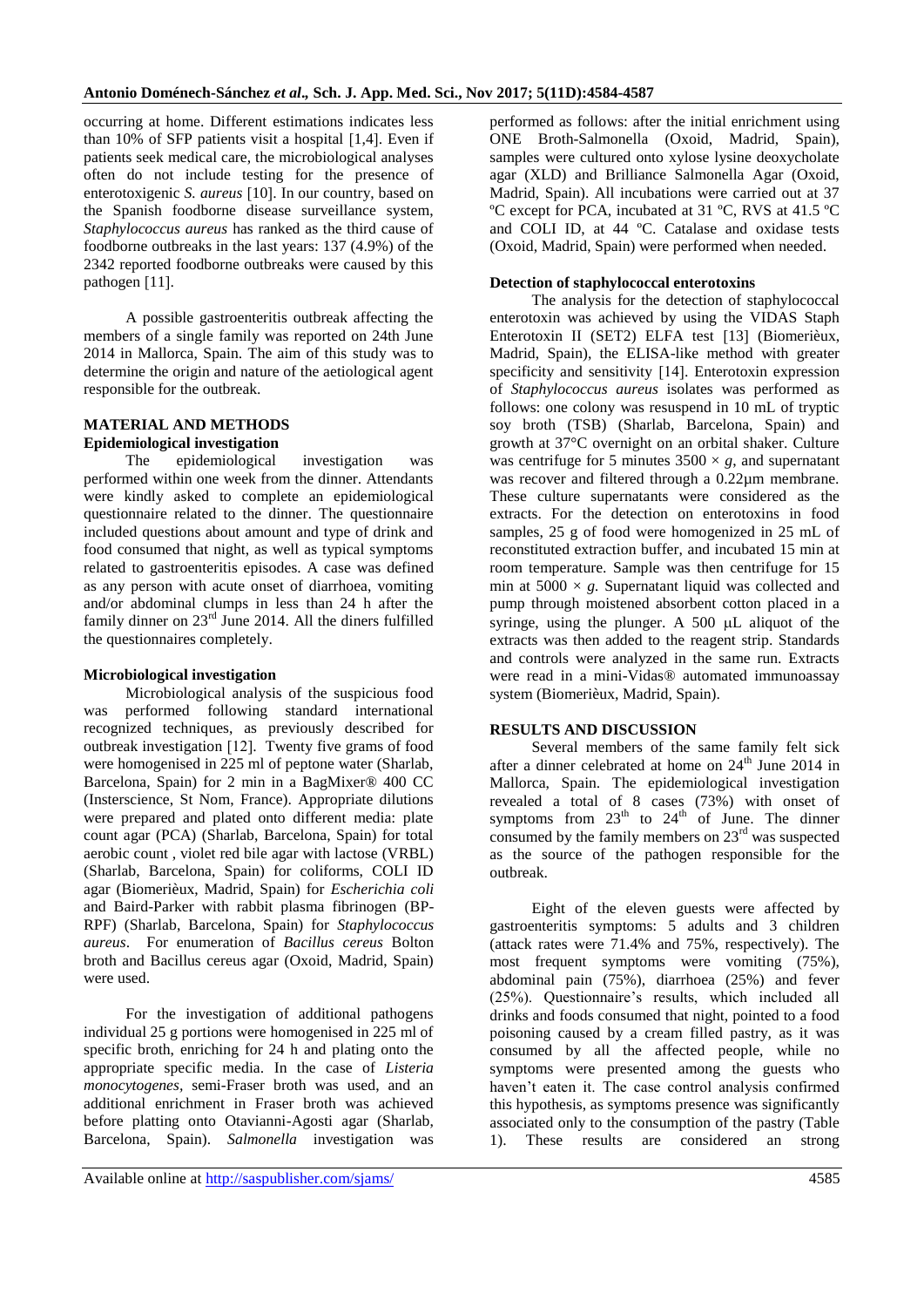epidemiological evidence by the European Food Safety Authority [15]. The onset of symptoms ranged from 4 to 6 hours after pastry consumption. Illness lasted for 1- 2 days approximately and came to an end without any specific treatment but hydration support and diet, especially in the case of children. No hospitalisation was necessary.

| food<br>Type of drink or | Cases $(n=8)$                                                   |      | Controls<br>$(n=3)$ |       | OR <sup>1</sup> | $95\% \text{ CI}^2$ | P value |
|--------------------------|-----------------------------------------------------------------|------|---------------------|-------|-----------------|---------------------|---------|
| consumed                 |                                                                 |      |                     |       |                 |                     |         |
|                          | n                                                               | $\%$ | n                   | $\%$  |                 |                     |         |
| Boiled ham               | 6                                                               | 75%  | 2                   | 67%   | 1.50            | $0.84 - 26.86$      | 0.782   |
| <b>Bread</b>             | 7                                                               | 88%  | 2                   | 67%   | 3.50            | $0.15 - 84.74$      | 0.425   |
| Cheese                   | 4                                                               | 50%  | 1                   | 33%   | 2.00            | $0.13 - 31.98$      | 0.621   |
| Chips                    |                                                                 | 88%  | 3                   | 100%  | 1.43            | $0.95 - 2.14$       | 0.521   |
| Chorizo                  | 2                                                               | 25%  | 1                   | 33%   | 0.67            | $0.04 - 11.94$      | 0.782   |
| Cream-filled pastry      | 8                                                               | 100% | 1                   | 33%   | 9.00            | $1.42 - 57.12$      | 0.011   |
| Cured ham                | 6                                                               | 75%  | 2                   | 67%   | 1.50            | $0.84 - 26.86$      | 0.782   |
| Loaf                     |                                                                 | 13%  | 1                   | 33%   | 0.29            | $0.12 - 6.91$       | 0.425   |
| Olives                   | 7                                                               | 88%  | 2                   | 67%   | 3.50            | $0.15 - 84.74$      | 0.425   |
| Orange juice             | 5                                                               | 63%  | 1                   | 33%   | 3.33            | $0.20 - 54.53$      | 0.387   |
| <b>Snacks</b>            | 7                                                               | 88%  | 3                   | 100%  | 1.43            | $0.95 - 2.14$       | 0.521   |
| Water                    | 5                                                               | 63%  | 3                   | 100%  | 1.64            | $0.94 - 2.74$       | 0.214   |
| Wine                     | 4                                                               | 50%  | $\Omega$            | $0\%$ | 0.57            | $0.30 - 1.09$       | 0.125   |
|                          | $\sim$ $\sim$<br>$\cap$ $\cap$ $\cap$ $\cap$ $\cap$<br>$\sim$ 1 |      |                     |       |                 |                     |         |

**Table-1: Results of the case-control study**

OR: Odds ratio. <sup>2</sup> CI: Confidence interval

The analysis of the suspicious food showed unacceptable sanitary conditions for consumption. The total aerobic count was  $3.8 \times 10^6$  UFC/g, while the levels of enterobacteria were  $9.7 \times 10^3$  UFC/g. These results indicated inappropriate cooking, handling and/or storage procedures. More important, up to  $1.7 \times 10^5$ UFC/g *Staphylococcus aureus* were detected, suggesting the contamination of the food was directly introduced by the food handlers. These levels of *S. aureus* have been related to food poisoning episodes in the literature (1). No other pathogens, including *Escherichia coli, Listeria monocytogenes, Bacillus cereus* and *Salmonella* spp., were present in the pastry. The staphylococcal strain was isolated from food and analysed for enterotoxin production, with positive results. Moreover, investigation of enterotoxin presence in the suspicious food was also performed, and the ELFA test demonstrated that enterotoxin was present as well. Detection of staphylococcal enterotoxins in a food epidemiologically associated to a gastroenteritis outbreak is considered conclusive, and demonstrates their etiological role. Outbreaks caused by *S. aureus* have been associated to cream, good conditions for growth and enterotoxin production [1,16]. This seems to be the case presented in our investigation.

*Staphylococcus aureus* food poisoning is usually self-limiting; therefore the incentive to report cases is lower than that for other foodborne illnesses. There are national surveillance systems for this illness in most western countries, but it is not an officially reportable disease, and isolated cases occurring in the home are not habitually reported [1,17]. In our community, outbreaks caused by the pathogen are clearly underreported: only 12 outbreaks has been declared to the public health authorities in the last three decades [18]. As our economy is based on tourism, food safety is a major objective and different efforts are made to avoid food poisoning episodes. Therefore, health officers mainly focus their hygiene audits on hotels and related facilities. Besides, the cream filled pastry responsible for the outbreak described here was prepared in a bakery. Consequently, health authorities should increase their efforts to diversify the variety of audited facilities, particularly including in the inspection schedules facilities from small businesses, street vendors, etc.

#### **CONCLUSION**

In summary, the present investigation describes a gastroenteritis outbreak caused by an enter toxigenic strain of *Staphylococcus aureus*, associated to a cream filled pastry. This case reflects the need of an increase of health authorities controls, especially in the inspection of facilities from small businesses, street vendors, etc.

#### **ACKNOWLEDGEMENTS**

Authors thank people from the Clínica Juaneda laboratory for their assistance in the ELFA experiments.

#### **Funding**

This research received no specific grant from any funding agency, commercial or not-for-profit sectors.